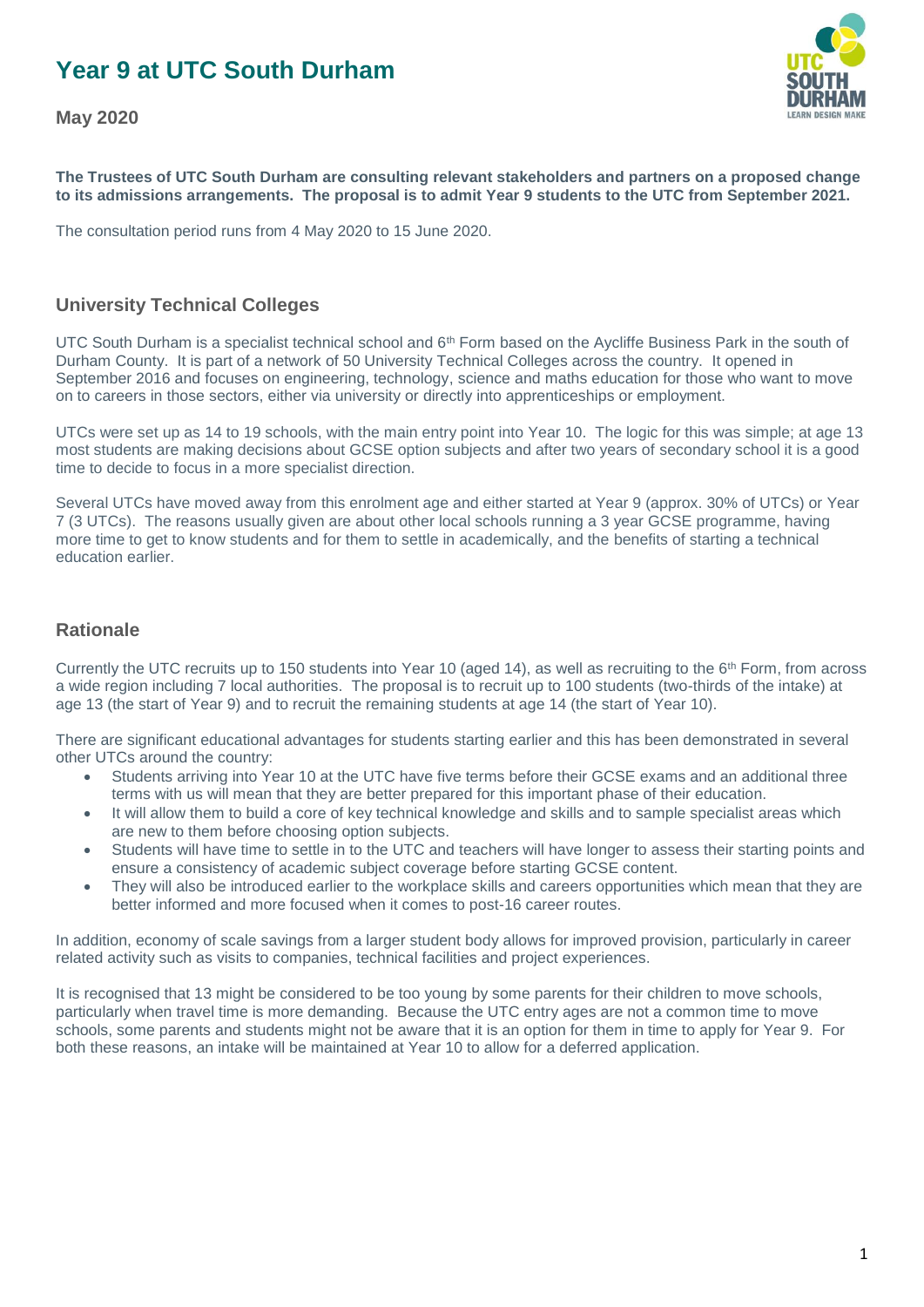## **Feasibility**

An analysis of the feasibility of incorporating an additional year group has been undertaken. This has looked at how other UTCs have coped with adding Year 9 and considered the building, facilities, staff and location of UTC South Durham. Key factors are:

- Because the building is designed for 600 students, the facilities are largely in place to accommodate this year group. Classroom capacity and circulation space are suitable. There are enough lockers and the daily structure and longer working week can be maintained with additional students.
- Introducing an additional year group is likely to stretch our Engineering Hall usage and IT facilities and this will require careful planning and investment in additional IT facilities.
- The hazards of specialist equipment have been reviewed and risk assessments are in place for all machinery and activities. The Year 9 engineering curriculum will be designed to be age appropriate.
- The UTC bus routes have capacity or can be enhanced by larger buses. The routes are flexible to be able to adapt to student needs so that safe travel arrangements can be maintained.

## **Proposed curriculum**

Students signing up to join the UTC in Year 9 will be undertaking a focused STEM (science, technology, engineering and maths) curriculum. They and their parents will be given clear guidance about this so that they can make a good decision about whether this is right for them at this stage of their education.

In common with other year groups, students will undertake 31 hours of education each week. This 'working week' is designed to help prepare them for the working world and is needed to cover the depth of academic study, technical education and workplace experiences which are key to a UTC education.

The curriculum will be set up with a UTC focus but will maintain the breadth of education which is important at Key Stage 3. It is important to note that it will not be designed as a three year Key Stage 4 (i.e. starting GCSEs in Year 9) but that Year 9 will be seen as an important induction year to a technical education. It will therefore have the following features:

- A common range of subjects for all meaning that students will experience all the technical specialisms open to them in their option studies before making decisions about which subjects they want to choose at GCSE level (currently students entering Year 10 need to select subjects before they start and this includes subjects they have no experience of).
- Students will be allocated to sets for individual core subjects to ensure that the work is well pitched for their ability. There will be flexibility to move between groups in Year 9 so that students are very well set up for the appropriate GCSE education.
- A strong citizenship education will be delivered to students in Year 9 to ensure that they understand their responsibilities in society and can maintain a healthy, safe lifestyle.
- Careers education, which will cover all of the Gatsby Benchmarks and incorporate the key skills development, knowledge and experiences which make UTC students highly employable.
- A strong introduction to the UTCs Project Based Learning approach to education.

Subjects included in the Year 9 curriculum will be:

- English Language
- English Literature
- Maths
- Physics
- **Chemistry**
- Biology
- Geography
- Manufacturing Engineering
- Design Engineering
- Systems and Control Engineering
- Computer Science
- Information Technology
- Design and Technology
- Business Studies
- Spiritual, moral and cultural education, including Religious Education
- Personal, social, health and economic education
- Careers education, including visits and projects